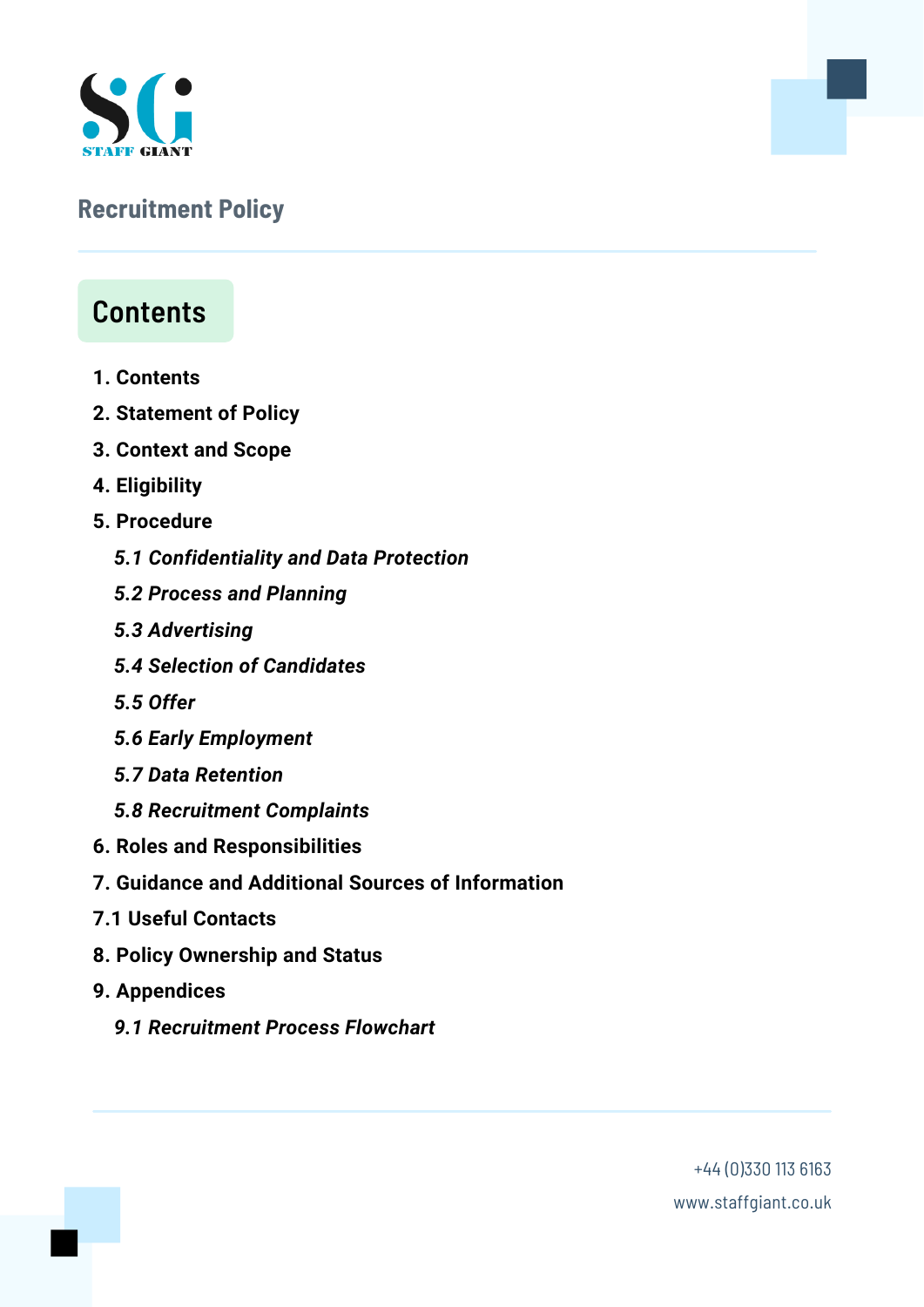# **Statement of Policy**

- **It is essential that our approach to recruitment and selection responds to an increasingly competitive market for the best talent, both domestically and internationally. This policy provides a framework for the delivery of flexible recruitment and selection activity, which ensures the best candidates are secured whilst meeting our equality and diversity values.**
- **This policy outlines an approach to recruitment and is supplemented by the Recruitment Guidance, which contains specific information on the delivery of an effective recruitment and selection process.**
- **Staff who lead recruitment processes (otherwise referred to as 'recruiting managers') will hold delegated responsibility for ensuring that all recruitment processes are delivered in line with the recruitment policy.**

# **KEY RECRUITMENT PRINCIPLES**

## **ATTRACTION**

**The recruitment and selection process seeks to attract, recruit and retain the most talented people for the organisation.**

## DECLARATIONS OF INTEREST

**Declarations must be made at the appropriate stages of the recruitment process.**

### **EQUALITY**

**There should be equality of opportunity in all recruitment processes. Selection processes must be based on objective criteria that are impartial, applied consistently and prevent implicit bias**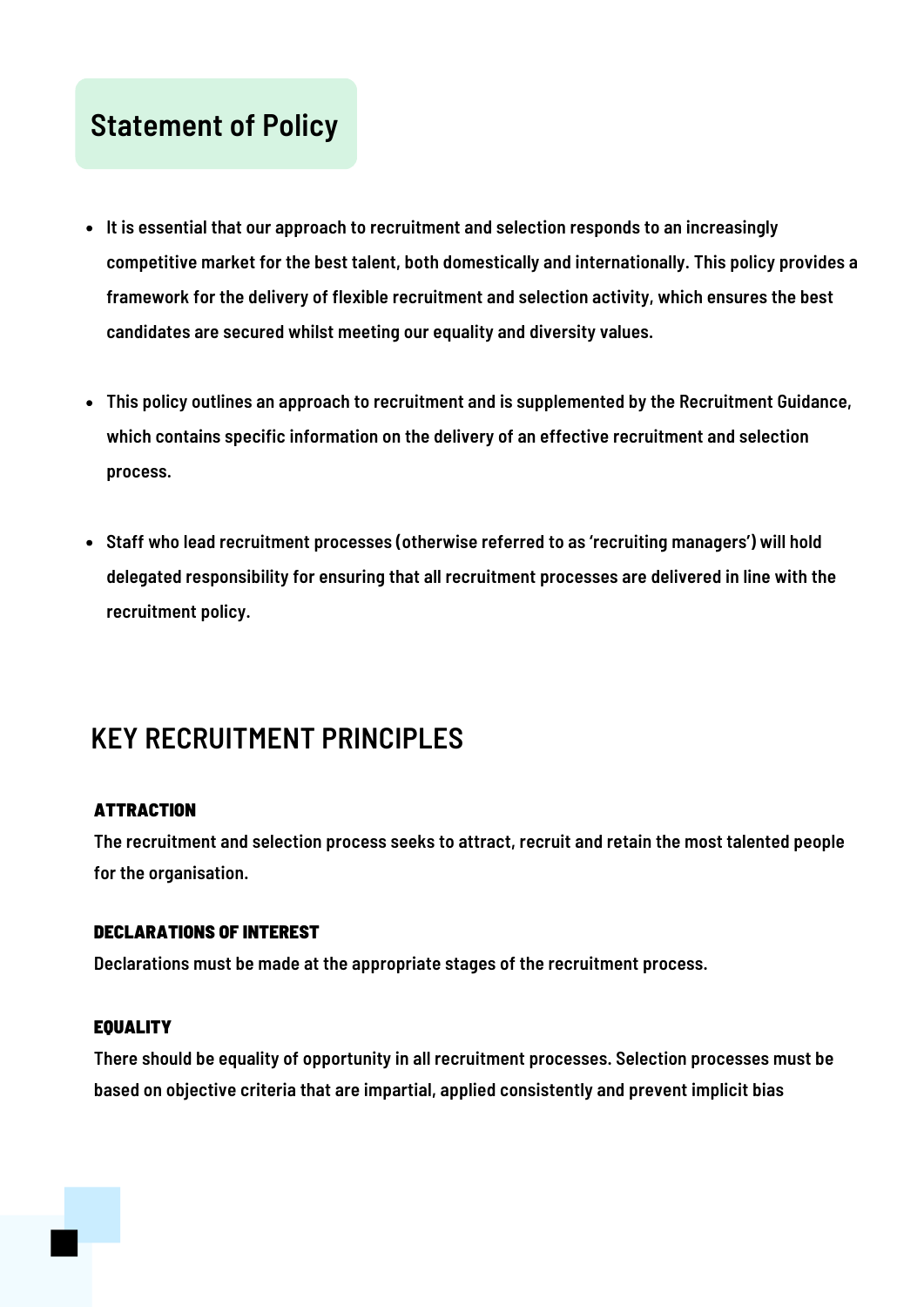#### BEST PRACTICE

**All staff involved in recruitment should complete appropriate training; specifically in Equality and Diversity principles and be confident in delivering best practice at all stages of the process.**

## **TRANSPARENCY**

**All candidates should be treated fairly using a transparent process. This includes documenting objective selection criteria, the reasons for selection decisions and providing feedback to unsuccessful candidates that attended interview.**

#### POSITIVE EXPERIENCE

**All candidates should have a positive experience, whether they are successful or not. The recruitment process should ensure that Staff Giant attracts talented candidates and is presented in a positive manner that enhances its reputation**

#### **EFFICIENCY**

**The recruitment process should take place in a timely, flexible, and cost-efficient manner**

### COST EFFECTIVE

**Recruitment processes should be conducted in a cost-effective manner.**

#### OPEN COMPETITION

**The process is one of open competition that should attract a diverse range of talented applicants. Candidates should be provided with access to information about the job, the required knowledge, skills & experience required and details about the selection process.**

### CONFIDENTIALITY

**All information relating to any recruitment process must be treated confidentially and in accordance with data protection law.**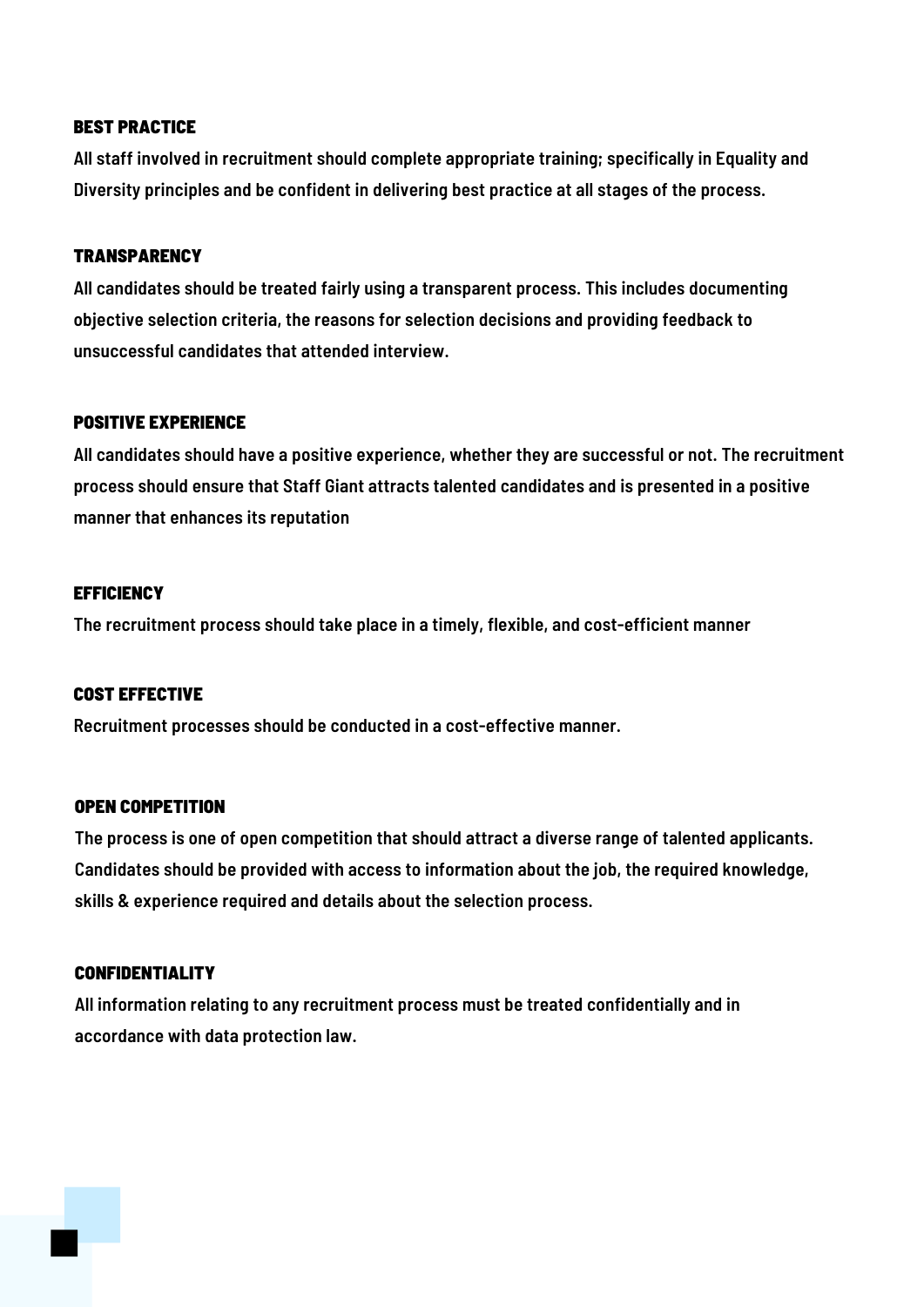## **Context and Scope**

- **Staff Giant is committed to its mission of contributing to society through the pursuit of education, learning and research at the highest international levels of excellence. Staff Giant recognises that it** is our people who have built our reputation and that we will only maintain our leading position in the **academic world by continuing to attract and retain the highest calibre of talented people.**
- **Staff Giant is dedicated in its pursuit of a proactive and inclusive approach to equality, which supports and encourages all under-represented groups, promotes an inclusive culture and values diversity. We recognise and promote the importance of maintaining an inclusive and stimulating environment and it is therefore essential that equality forms the foundation of our approach to recruitment and selection.**
- **All recruitment decisions should be based on merit, ensuring that the best candidate is selected and any decision will be free from unlawful discrimination on the grounds of: age, gender, race, sexual orientation, religion or belief, disability, marriage and civil partnership, pregnancy and maternity or gender reassignment ('protected characteristics').**
- **This policy supports the requirements of Equal Opportunities Policy, the Equality Act 2010.**

# **Eligibility**

- **This policy is applicable to all staff recruitment, irrespective of staff group or nature of employment and encompasses all activities that form part of the recruitment and selection process.**
- **The Temporary Employment Service (TES), other employment agency staffing, apprenticeship and volunteer recruitment are not covered in the full scope of this policy, however, the processes followed should still meet the core principles detailed in section 2.**
- **In order for the policy to be effective, any employee who is involved in any aspect of the** recruitment and / or selection of staff should be aware of the details of this policy (and available **guidance) and adhere to it. Heads of Institution, in conjunction with Human Resources, should ensure that this is the case.**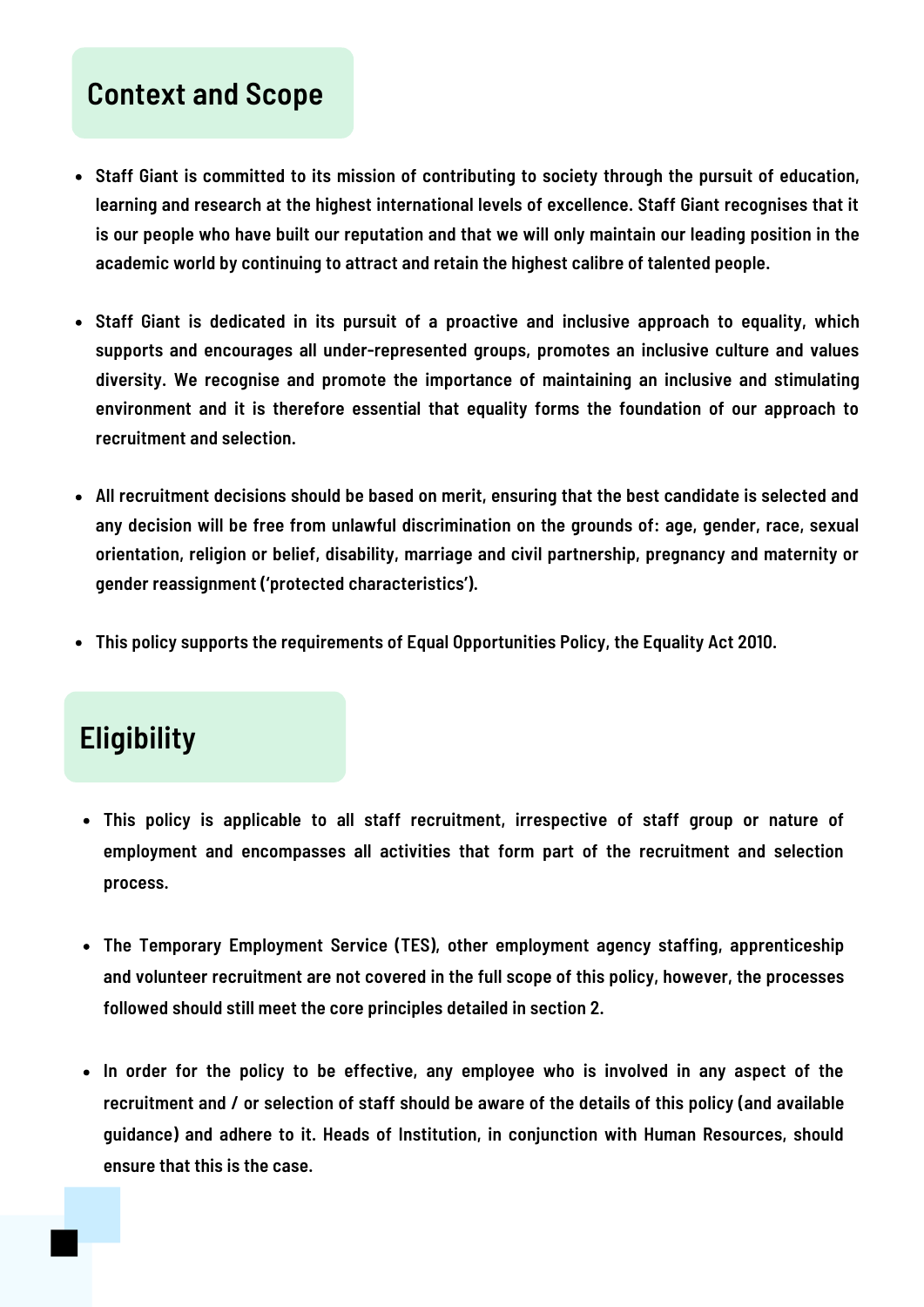- **It is expected that staff involved in recruitment and selection activities will have completed the online Equality and Diversity training. Training in recruitment and selection skills, Immigration and Recruitment and recruitment systems are available and strongly encouraged.**
- **Colleagues involved in recruitment are strongly encouraged to familiarise themselves with the University's Diverse Recruitment Framework, containing advice on recommended actions at each recruitment stage to improve fairness and transparency of the process.**
- **Staff involved in recruitment must be made aware of any supplementary local processes that are specific to their operational requirements (for example; General Medical Council registration and honorary contracts within Clinical Medicine or Royal College of Veterinary Surgeons membership for applicable roles within Veterinary Medicine).**
- **The recruitment of professorial staff has additional requirements. Please contact the central Resourcing Team for more information, in the first instance.**

# **Procedure**

An overview of the process can be found in appendix 9.1. This outlines the key stages of the recruitment **process and links back to the specific sections in this document.**

## 5.1 Confidentiality and Data Protection

- **All staff involved in the recruitment process have a responsibility for data protection and need to understand the confidentiality and data protection guidance and its importance. More information on data protection can be found on the Information Compliance Pages.**
- **Sensitive and personal information from the recruitment and selection process must only made** available only to those who are required to have access and should not be shared with third parties, **without a specific requirement to do so and consent from the applicant.**
- **If web recruitment is not being used for recruitment, information from the Equal Opportunities Monitoring Form is not made available to members of the selection committee / appointments panel. (If web recruitment was used to receive applications, the equal opportunities information will automatically be hidden).**
- **The collection, processing, storage and retention of all information should be in line with current data protection laws and the University's record management guidance.**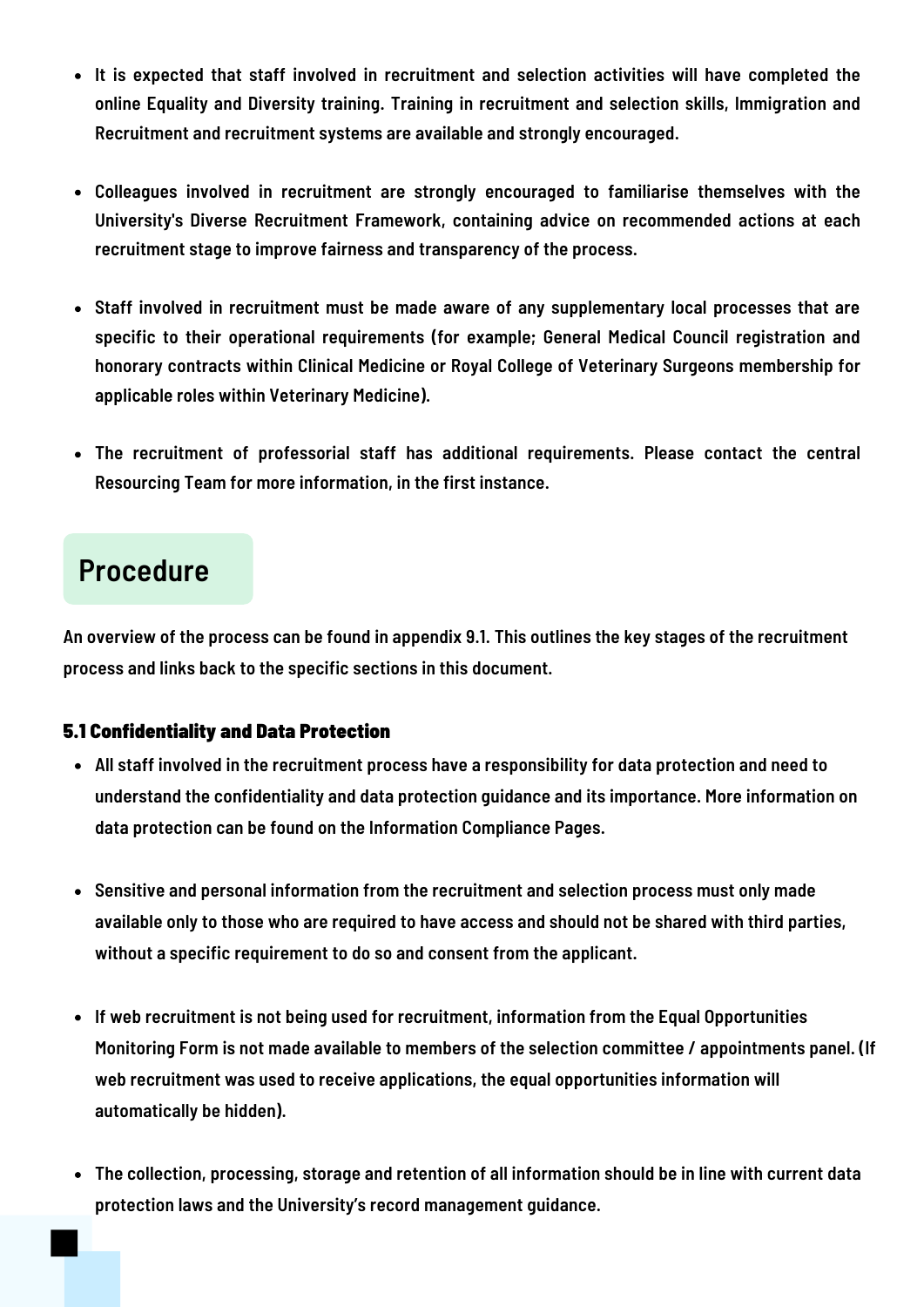## 5.2 Preparation and Planning

. The first step of any recruitment and selection process includes a review of the necessity of the **position (and the duties covered) against the strategic needs of the Institution. The financial impact of recruiting into the position should also be considered.**

## 5.2.1 Role description and Person Profile

- **A role profile should be produced or updated for any vacant position, ensuring that it accurately reflects the position that is to be filled. The nature and scope, key responsibilities and level of seniority associated with the position should be included. The role description is also used to identify any pre-employment checks which are required.**
- **The person specification should detail the minimum qualifications or training (or equivalent experience), skills, experience and competencies required for the effective performance of the role. The contents of the person specification should be directly related to the position and applied equally to all candidates.**
- **The person specification will be the basis upon which methods of assessment are agreed and the selection decision is made and cannot be changed at a later date within the recruitment process.**
- **The person specification should be reviewed to ensure that the criteria used do not unlawfully discriminate against certain applicants. See the Recruitment Guidance for further information.**

### 5.2.2 Grading

**• The requirement for grading is determined by the position that is being advertised. The timescales for grading can vary and should be taken into consideration for applicable roles during the vacancy planning process. See the Grading pages for more information.**

### 5.2.3 Permission to Fill

- **Permission to create or fill a post must be obtained from the relevant authority, dependent on the source of funding. The Resources Management Committee (RMC) is responsible for identifying where the authority lies for granting permission to create or fill different posts.**
- **For Senior and established clinical appointments, approval from the NHS Trust.**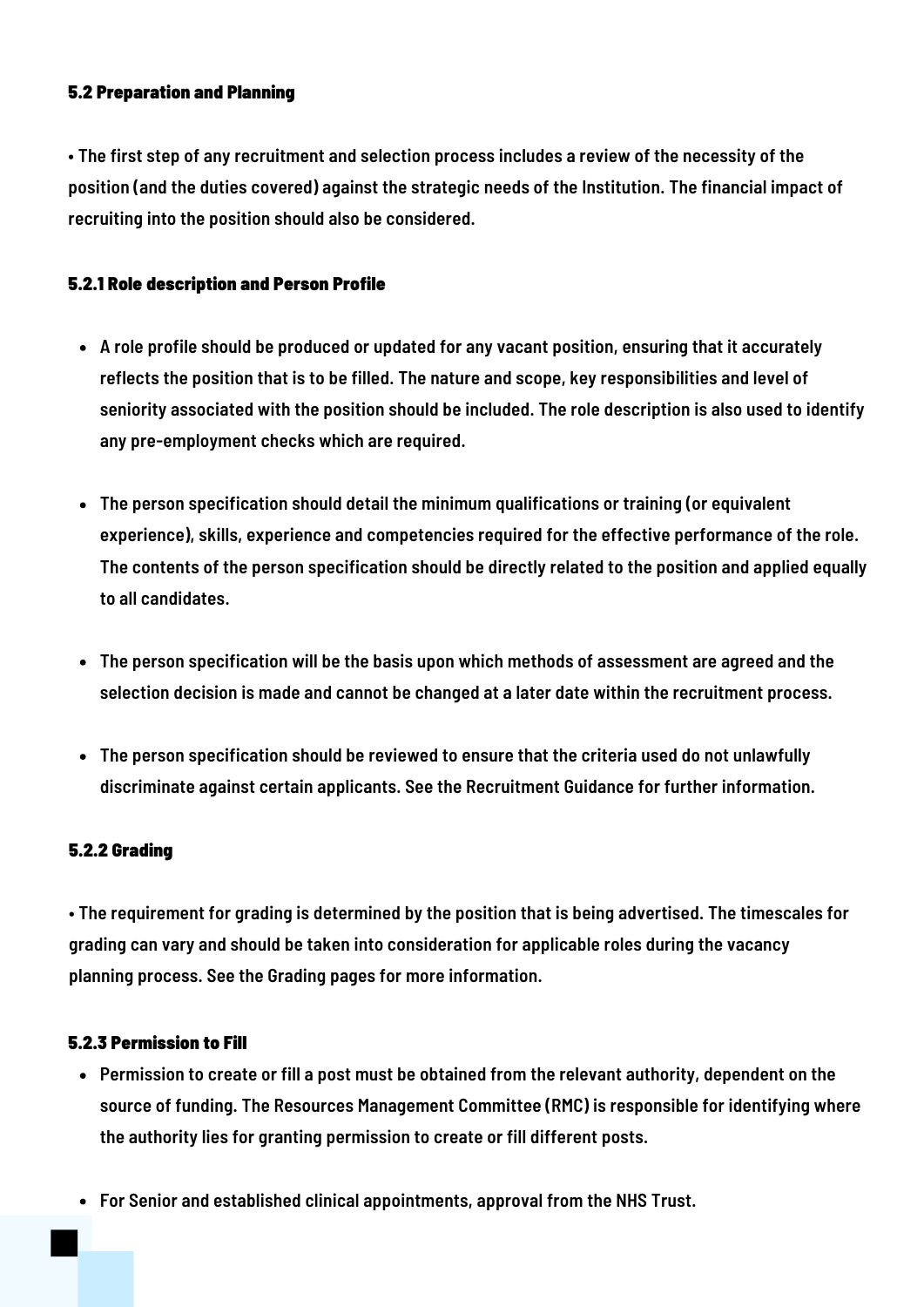## 5.2.4 Selection Committee / Appointments Panel

- **At the earliest opportunity, the selection committee or appointment panel should be identified. Each** member of the panel should have a clear brief (as delegated by the chair) of the parts of the process **that they have involvement in or responsibility for.**
- **For established academic and academic-related positions, the panel should be set up in accordance with Statutes and Ordinances.**
- **The panel should comprise more than one person. Wherever possible, it should be ensured that the appointing body is appropriately gender balanced and diverse. If it is not possible to achieve this, evidence should be retained to show why this was not achievable**

## 5.2.5 Selection Principles

- **Selection criteria are the objective benchmark against which all applicants are assessed. Selection criteria should be agreed in advance of a position being advertised based on the skills, knowledge and experience required as described in the role profile / person specification.**
- **Selection principles should be agreed before the position is advertised.**
- **A record of selection criteria should be retained for 12 months to ensure that selection decisions can be justified if challenged, the process by which decisions were reached can be demonstrated, structured feedback can be provided to candidates, and a response provided to any claims of discrimination.**

## 5.2.6 Selection Methods

- **As a minimum, an interview must form part of the selection process where the position has been advertised through open competition.**
- **The chosen method(s) will vary depending on the role and should focus on testing the skills required for the role. More information on various forms of assessment can be found within the Recruitment Guidance.**
- **Where possible, it is recommended that a combination of methods are used, as this provides a more rounded assessment of each candidate and increases the likelihood of an effective selection decision being made.**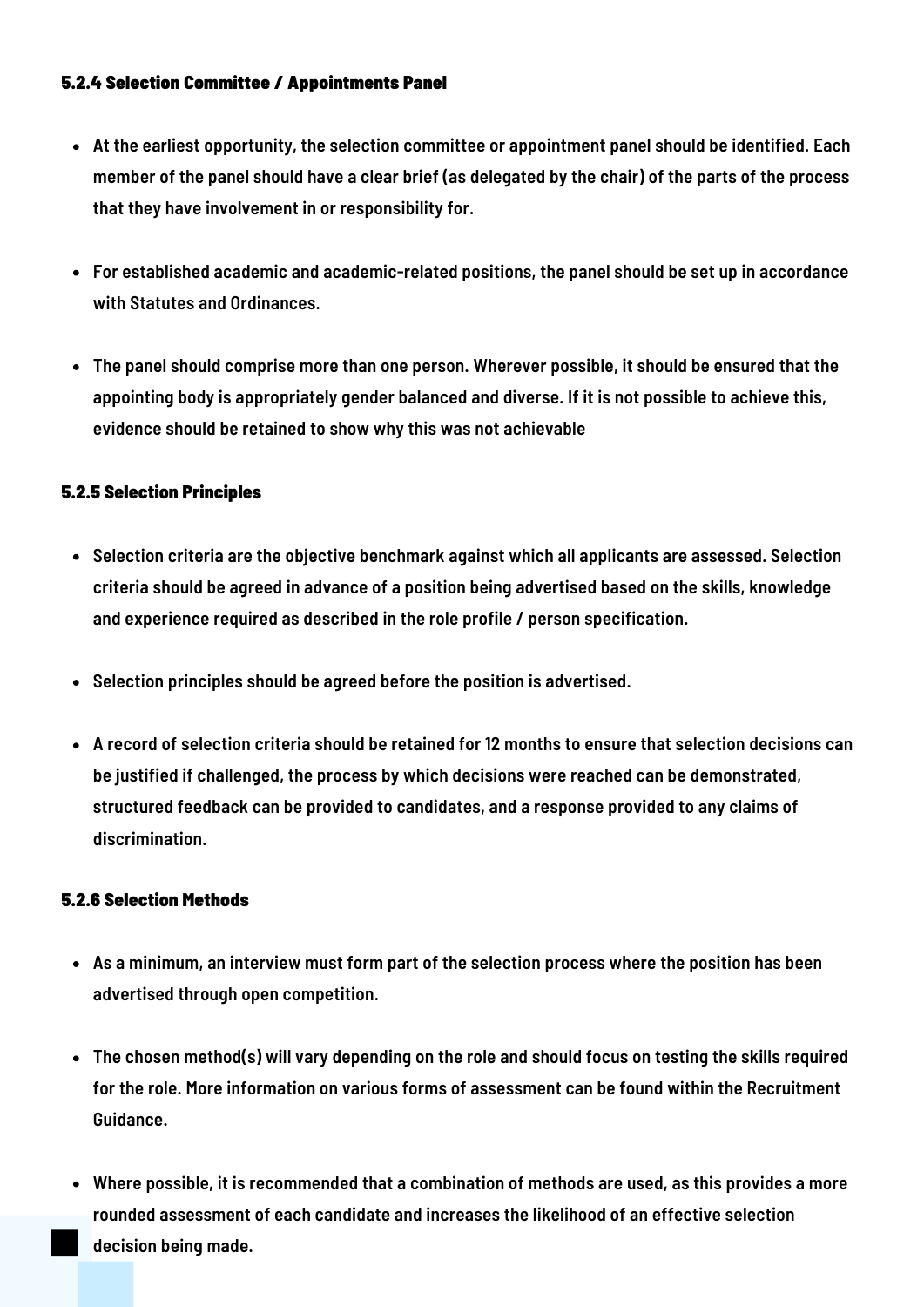## 5.3 Advertising

- **Advertising is the foundation of fair and effective recruitment and selection and provides the fullest opportunity for all qualified candidates to know about and apply for a vacancy. This principle supports compliance with equality law and public sector equality duties.**
- **Exceptions in equality law, such as positive action, may be appropriate to address underrepresentation. Further information and guidance on this can be found in the Equality and Diversity pages (including the agreed wording to include on advertisements).**

## 5.3.1 Advertisement

- **Advertisements should be clear, truthful, engaging and representative of Staff Giant as an employer of choice. Overselling the duties of a vacancy may have a detrimental effect on the outcome of the recruitment process.**
- **Care should be taken when drafting the advertisement to ensure that it is not unlawfully discriminatory and that applicants are not deterred from applying for the position on the grounds of protected characteristics. Further guidance on this can be found in the Recruitment Guidance.**
- **The full salary (up to but not including the contribution points) should be included on the advertisement. Any additional contributions to salary (e.g. Market Pay) should be included.**
- **Vacancies should be advertised externally, except in certain clearly defined circumstances where permission not to advertise or to advertise internally only must be obtained from the relevant Team**
- **The minimum advertising period for vacancies is two weeks (10 working days), unless prior approval is received from Human Resources.**
- **All vacancies should be published on the Job Opportunities pages.**
- **Costs for advertising will be funded by the department placing the advert. Cost-effective online advertising is strongly encouraged.**
- **Applicants should only be requested to complete Application form.**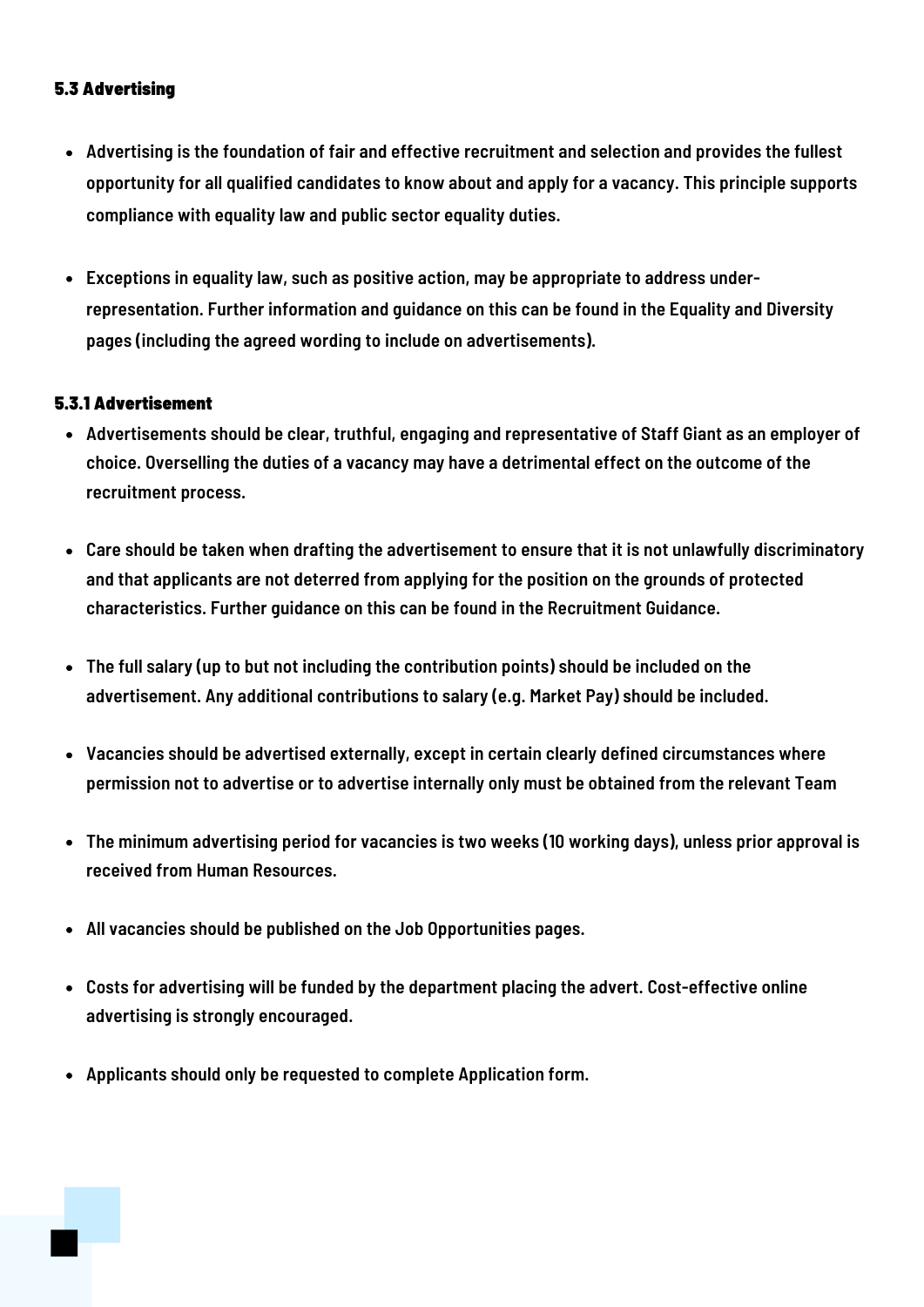## 5.3.2 Further Information Document

**Use of the Further Information document is encouraged to provide applicants with consistent** information. It will help applicants to make an informed decision about whether or not to apply for the **post and as a result, reduce applications from candidates who do not meet the minimum essential criteria.**

## 5.3.3 Executive Search

- **Occasionally, it may be appropriate to use Executive Search as a method for identifying suitable candidates for a vacant position. Instances in which this method may be used include professorial, senior, specialist and hard to fill roles. Please refer to the Procurement pages for more information.**
- **Retained or contingency recruitment may also be used for appropriate vacancies.**
- **The cost of executive search, retained recruitment or contingency search processes will be covered by the department.**

## 5.4 Selection of Candidates

- **Staff Giant objective through its recruitment and selection activities is to identify the best candidate for the position. This should be achieved in an open, fair and transparent process.**
- **The selection process should be objective, impartial and consistently applied.**
- **Each candidate should be invited to undergo the same assessments and the panel must remain consistent across each element of candidate assessment. The only exception will be for applicants who have requested reasonable adjustments to the process to accommodate a disability.**
- **Candidates should be assessed against the criteria for the position and reasons should be documented to record the selection decisions. Please refer to the Recruitment Guidance for more information.**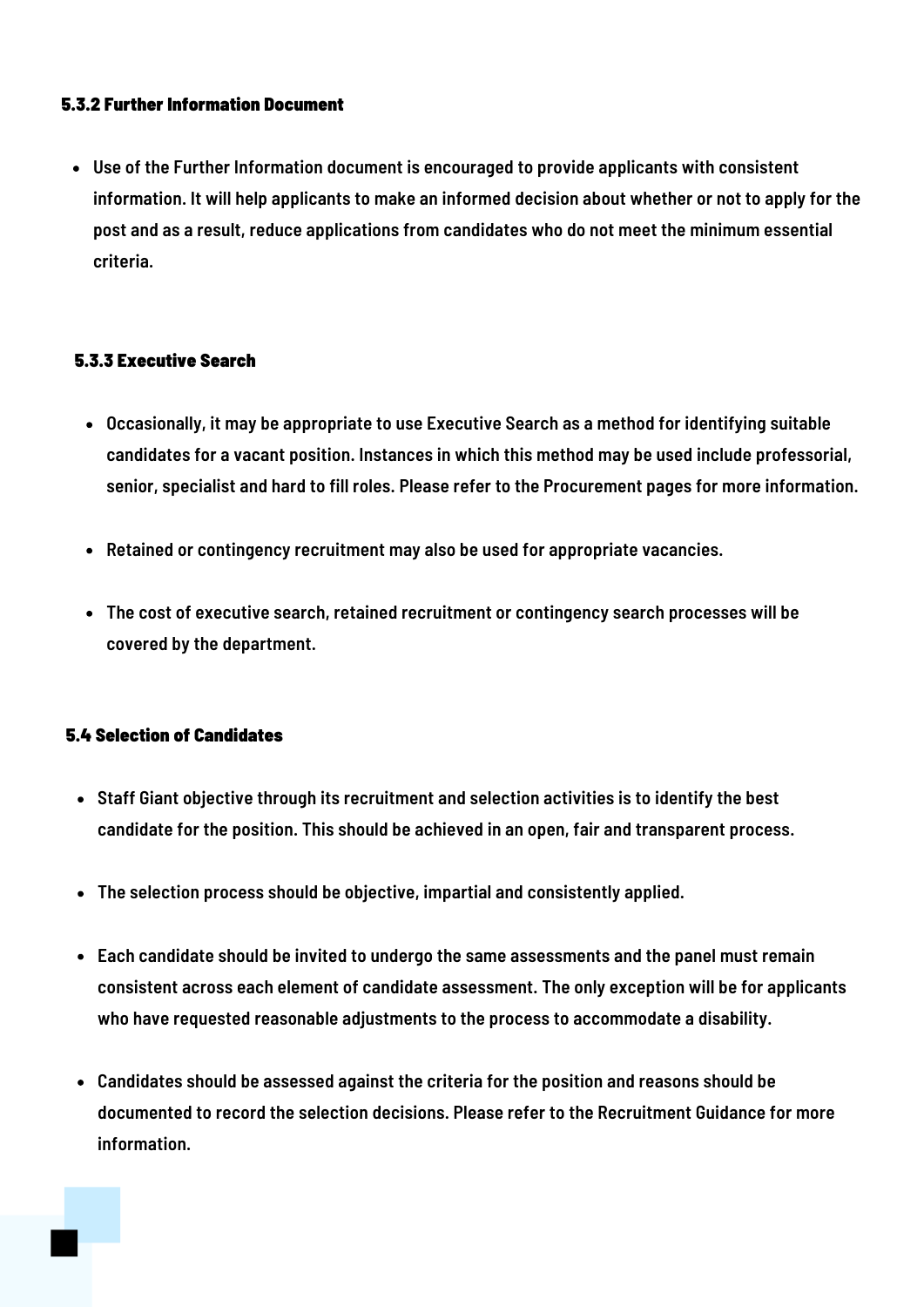- **Shortlisting decisions should be made solely on the basis of the evidence presented in the application which is relevant to the selection criteria. Generalised assumptions and stereotypes about applicants should be avoided.**
- **Applicants must not be rejected during any part of the selection process on the grounds of protected characteristics.**
- **Applicants must not be rejected at the longlisting or shortlisting stage because they currently do not have right to work in the UK.**
- **The final scores and decisions for all applicants should be documented. Recruiting Managers are able to devise an appropriate format, or alternatively the HR11 Selection Results Grid template is available for this purpose.**

## 5.4.1 Longlisting / Shortlisting

- **Longlisting or shortlisting should take place within a reasonable amount of time following the closing of a vacancy. Whether a longlisting process is required will be determined by the number of suitable applications received at the end of the advertising period.**
- **The assessment of applications should be based on the information included within the submission only. The applicant's suitability should only be compared to the requirements that were advertised in the role profile.**
- **It is important that decisions for each candidate are recorded with a brief explanation of the decision and retained.**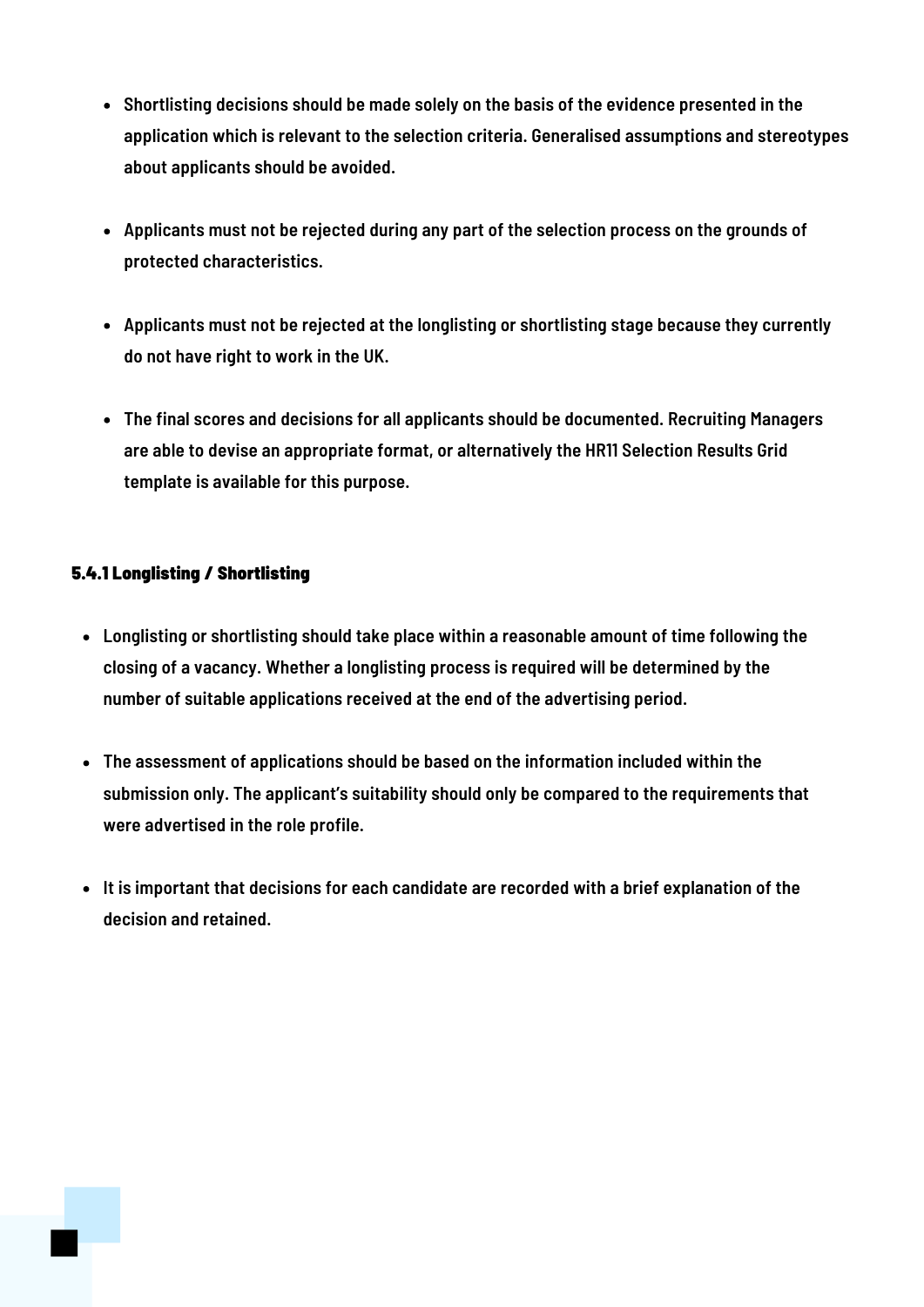## 5.4.2 Interviews

- **There is flexibility in which assessments are chosen to assess candidates, however, there are some general principles which will be universal for every recruitment process:**
- **In open competition, an interview must form part of the assessment process and should comprise of more than one interviewer.**
- **Each candidate should be asked the same (or a comparable) set of questions and undergo the same assessments. Supplementary or probing questions (which are more specific to the applicant) can be asked following the responses given to the original question.**
- **Notes of responses given during the interview should be made and retained (as per current retention guidelines) for all applicants.**
- **All recruitment decisions must be based on merit so that decisions are free from unlawful discrimination on the grounds of a protected characteristic - even if the applicant discloses such information during one of the assessments.**
- **Internal and external candidates should receive equal treatment throughout the process. Prior professional or personal knowledge of an applicant or other information, which is not relevant to the position should not be considered as part of the selection process, unless the applicant offers such information as part of the assessment process.**

## 5.4.3 Interview Expenses

**Candidates may be reimbursed by the Staff Giant, at the discretion of the department, for reasonable expenses associated with attending interviews, subject to the limits on allowances for mileage and subsistence approved by the Finance Committee. Where this is applicable, candidates should be notified prior to the interview.**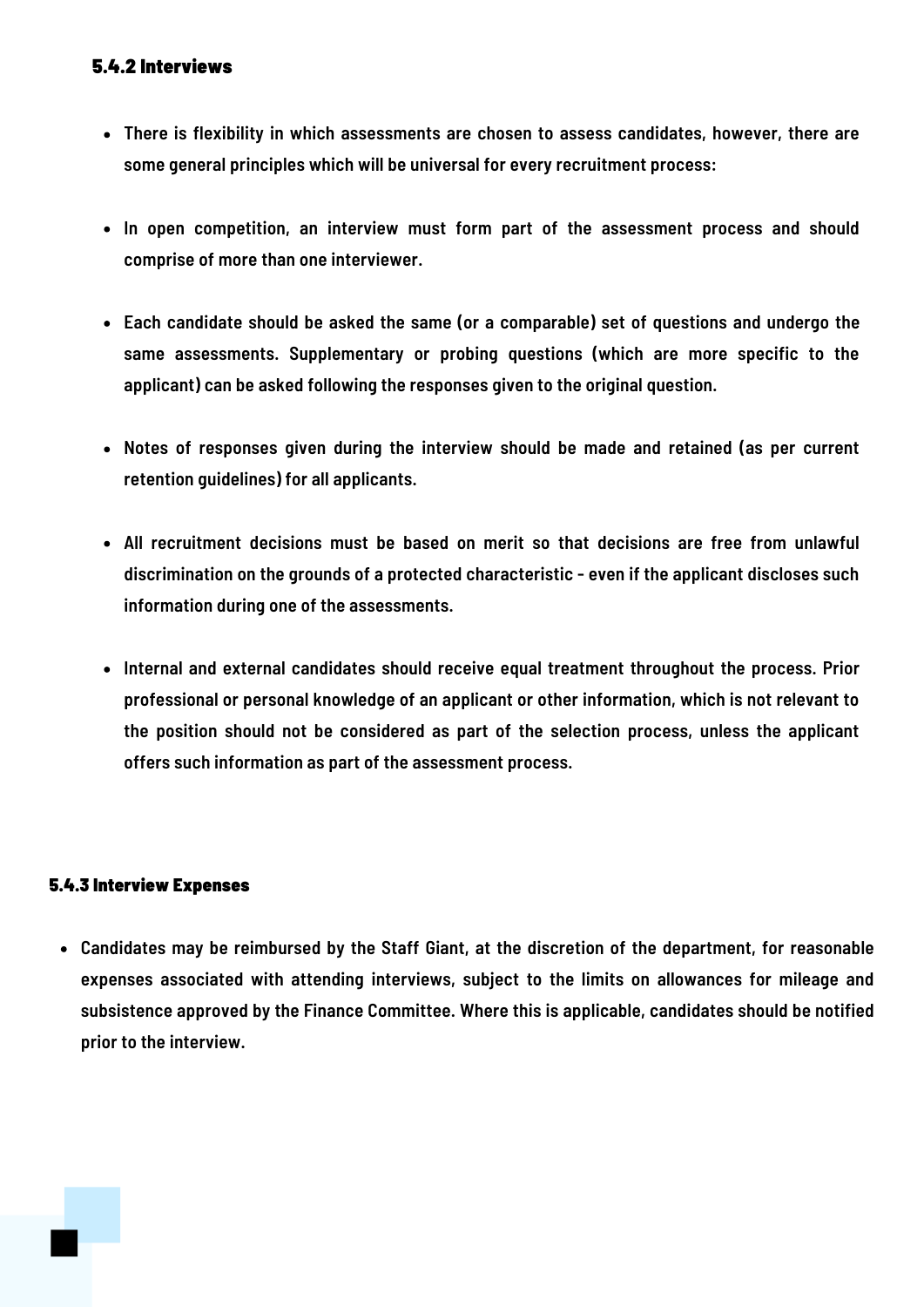## 5.4.4 Reasonable Adjustments

- **Staff Giant has a legal duty to consider requests for reasonable adjustments from applicants with a disability. Each request received for reasonable adjustments must be considered on their own individual merit.**
- **Where reasonable adjustments are requested via the Web Recruitment system, the recruiting manager should ensure that administrators are able to review and where the request is deemed reasonable, put relevant provisions in place.**

## 5.4.5 Competency Framework

- **Departments / institutions should assess the candidate's suitability for the role on the basis of both technical and behavioural competencies for academic-related and assistant staff.**
- **The use of the Professional Services Values is also encouraged within the recruitment process.**

## 5.4.6 Appointing Decisions

- **Areas of disagreement in the assessment of a candidate's suitability should be discussed by all members of the panel and a final decision should be agreed. Decisions should only be made based on the evidence collected as part of the recruitment process to avoid poor selection decisions and unlawful discrimination.**
- **Records of any decisions made and the reasons why, along with details of investigations made into obtaining permission to work in the UK should be confidentially retained for the agreed retention period.**
- **The decision of the selection panel should only be communicated more widely when the successful applicant has accepted an offer of employment and the unsuccessful candidate(s) has/have been informed of the outcome.**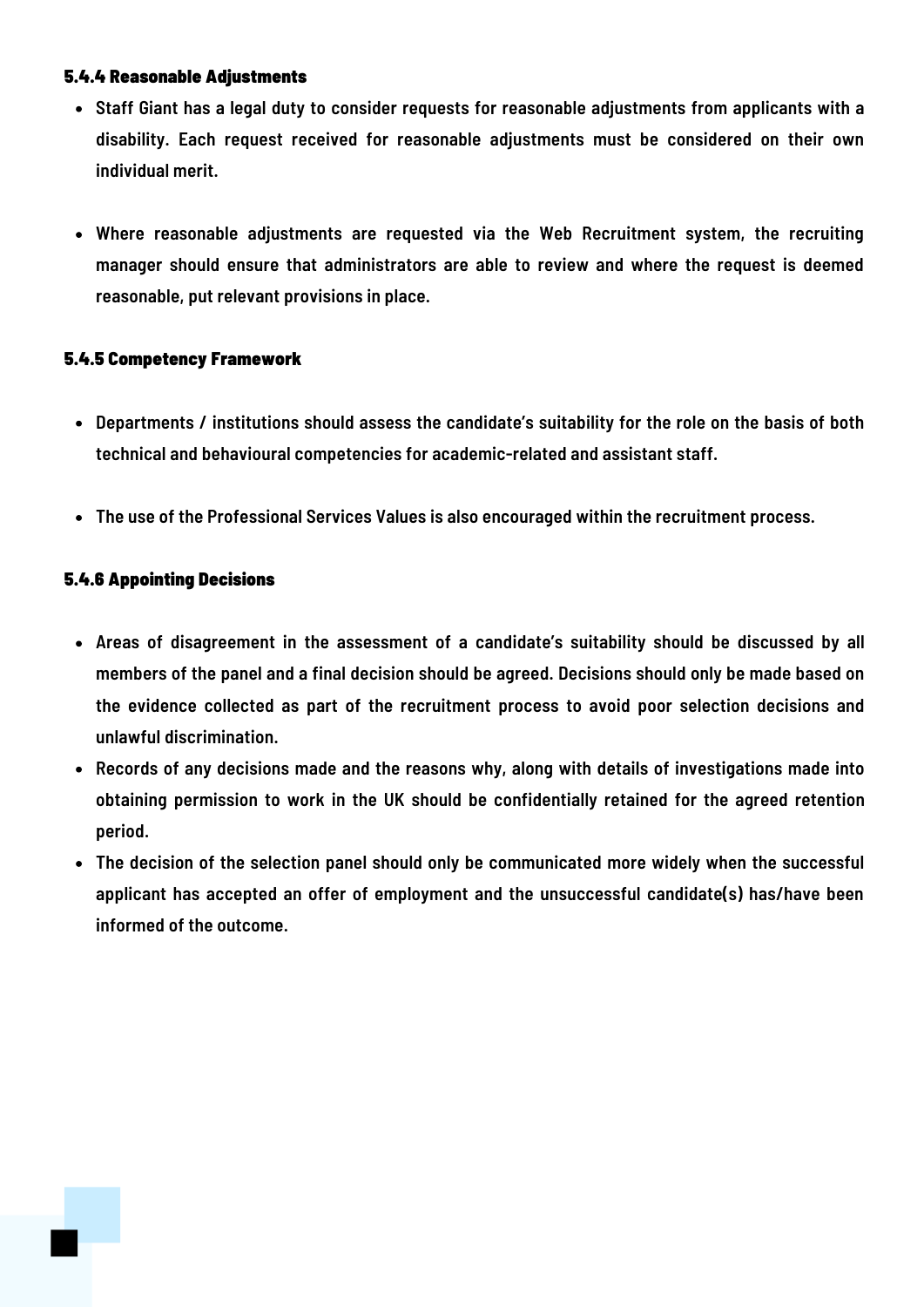#### 5.5 Offer

- **Before an offer of employment is made, any restrictions on employment of the successful candidate should be considered, specifically in reference to:**
- **Restrictions on the employment of young people.**
- **Restrictions on the ability to re-employ those in receipt of a pension administered by or on behalf of the Staff Giant for its staff.**
- **Restrictions under the Asylum and Immigration Act 2006, which include, supplementary employment provisions and working hours for individuals with a Tier 4 visa.**
- **Financial implications for the applicant if they return within a certain period following a voluntary severance agreement.**
- **Clinicians should provide a copy of their current payslip before an offer is issued.**
- **Where the role involves overseas working, appointments should be made in line with the content of the Global Mobility policy and guidance.**
- **Offers of employment, whether made orally or in writing, are legally binding and a record should be maintained of how and when the offer was made. Offers must be subject to the terms and conditions detailed in the formal offer letter that will follow and will be conditional, upon what Staff Giant considers to be the satisfactory return of the relevant screening checks.**
- Clinicians will be paid on the NHS salary scale and will automatically be opted into the USS Pension **Scheme, but are able to opt-out of the scheme and revert back to the NHS Pension Scheme, if eligible.**

### 5.5.1 Salary Package

- **Once the successful applicant has been identified, the starting salary needs to be agreed. The approach will vary depending on the appointment that is being made. Guidance on determining a starting salary can be found in the Recruitment Guidance.**
- **Where the successful applicant is an employee of the University, the starting salary should be in line with the current arrangements for Internal Appointments.**
- **In making a decision on starting salaries, consideration must be given to other staff within the** team / department / division in a similar position to ensure the principles of equal pay are applied **and maintained.**
- **In addition to the salary, other incentives may be available to ensure the best candidate can be secured. If offering recruitment incentives, the principles of equal pay must be applied. Please refer to the Pay and Benefits section of the website.**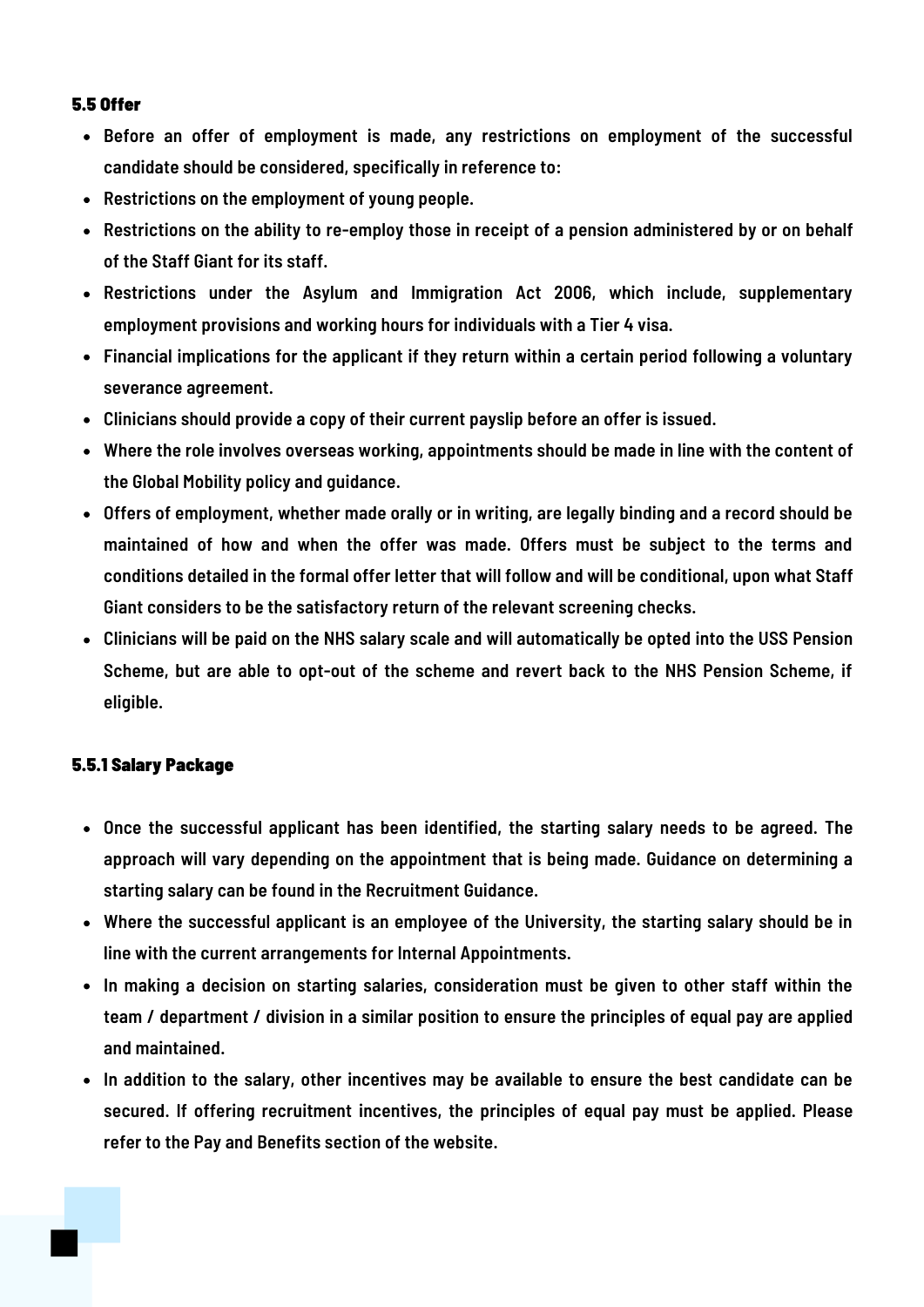## 5.5.2 Feedback

**A member of the selection panel should offer specific and constructive feedback to unsuccessful applicants after an interview. More information on the format and structure of the feedback can be found in the Recruitment Guidance and the 'Recruitment Short Guide: Providing Feedback'.**

## 5.5.3 Screening Checks

- **The Screening Policy provides an overarching statement of the University's approach to safeguarding individuals, buildings, property and assets through an appropriate and transparent screening process. The procedures used for enacting the policy are detailed within the Recruitment Guidance.**
- **For the majority of staff, the checks required as part of the appointment process are;**
	- **- Checking required qualifications and/or professional qualifications within the specified time frame (e.g. under appointments).**
	- **- Checking Right to Work documentation**
	- **- Obtaining satisfactory references**
- **Those working in sensitive areas, involved in certain types of activity (e.g. regulated activities) or with access to sensitive information, will require more in-depth screening. It should be confirmed in writing that the any offer made is conditional upon satisfactory completion of the required screening.**
- **The recruiting manager is responsible for reviewing the eligibility requirements for higher level screening checks and identify any additional screening required to manage mitigate risk for the University.**
- **For Clinical appointments, the successful applicant must have an Honorary Contract (at the appropriate level), GMC Registration and License to Practice and Medical Indemnity Certification for the duration of the contract.**

### 5.5.4 Right to Work in the UK

- Checks on right to work must be carried out for every person Staff Giant intends to employ in the UK **before they begin any work. This meets the employer's requirement under the Immigration, Asylum and Nationality Act 2006.**
- **Candidates invited to interview should be encouraged to bring original documents to their interview proving their right to work in the UK.**
- Where a candidate is unable to provide evidence of their right to work at this stage, any subsequent **offer of employment will be conditional upon them providing evidence of right to work. Employment will not commence before evidence has been produced.**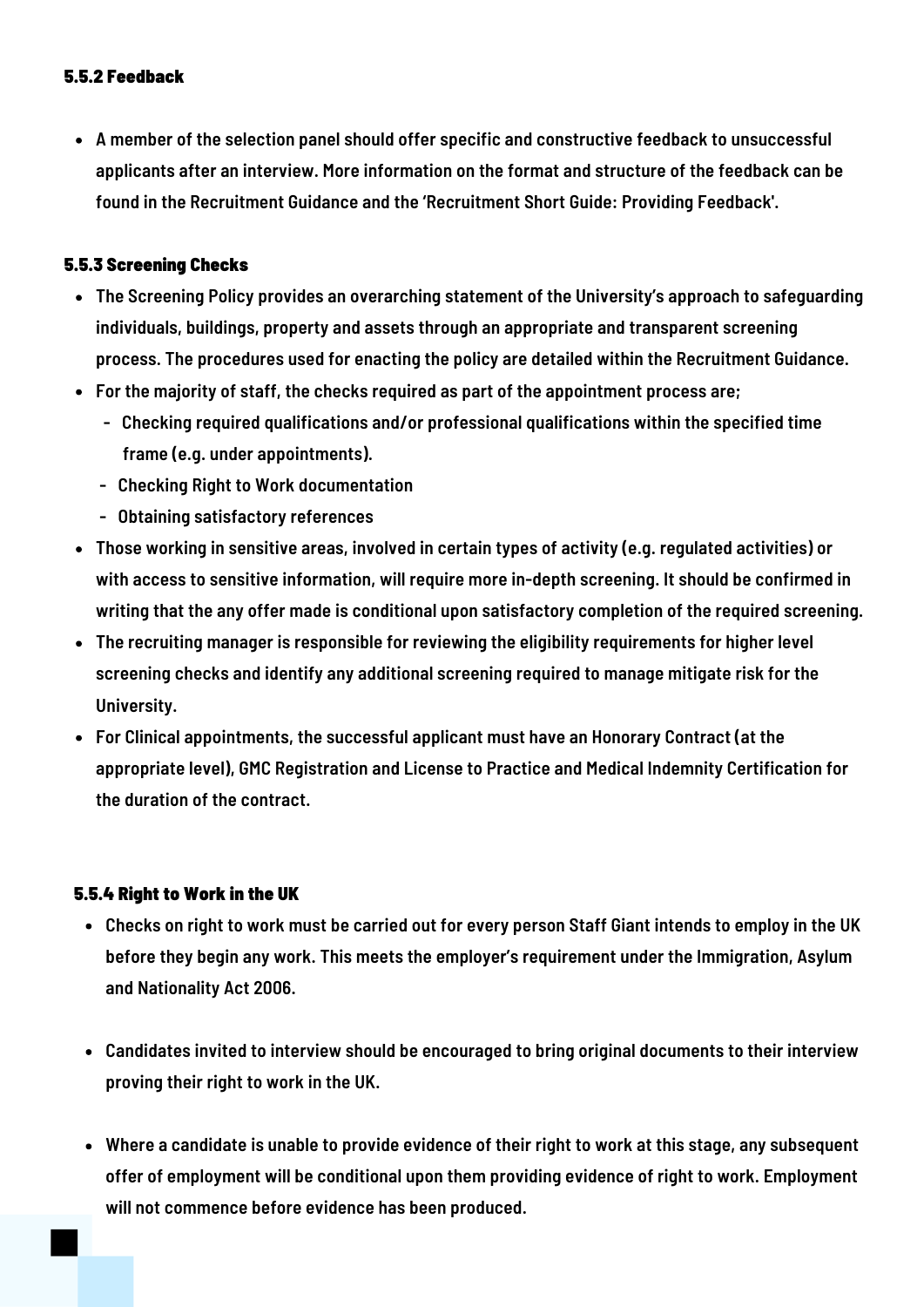#### 5.5.5 References

- **Written references should be sought as part of the recruitment process. The number of references required and when they are requested will be dependent on the role. Referencing also applies to applicants who are currently employed by the University.**
- **It should be noted that, under the Equality Act 2010, Staff Giant is unable to enquire about a candidate's sickness absence record until an offer of employment has been made to them and permission has been provided by the applicant (unless the questions are necessary as outlined in Section 60 (6) of the Equality Act 2010.**
- **References can only be sought with express permission of the candidate.**
- **At least one reference for assistant and academic-related appointments should be from the present or most recent employer, ideally from the candidate's line manager.**

### 5.5.6 Qualifications / Professional Qualifications

- **Candidates are required to produce original documentation of any qualifications, professional qualifications or memberships which are required for the role. Misrepresentations of qualifications could exclude a candidate from further consideration and may lead to withdrawal of an offer of employment.**
- **Nurses within Clinical Medicine must provide evidence of Nursing Medical Council (NMC) registration.**
- **Clinicians and Veterinary Nurses within Veterinary Medicine must provide evidence of membership to the Royal College of Veterinary Surgeons.**

### 5.5.7 Review of Screening Checks

**Checks which are not deemed to be satisfactory will be reviewed by Human Resources, before being referred to the Assistant Director / Director of HR for objective assessment and a decision. Possible outcomes include amended duties, redeployment, withdrawal of an offer of employment or, where the individual has started work before the relevant pre-employment check has been completed, dismissal.**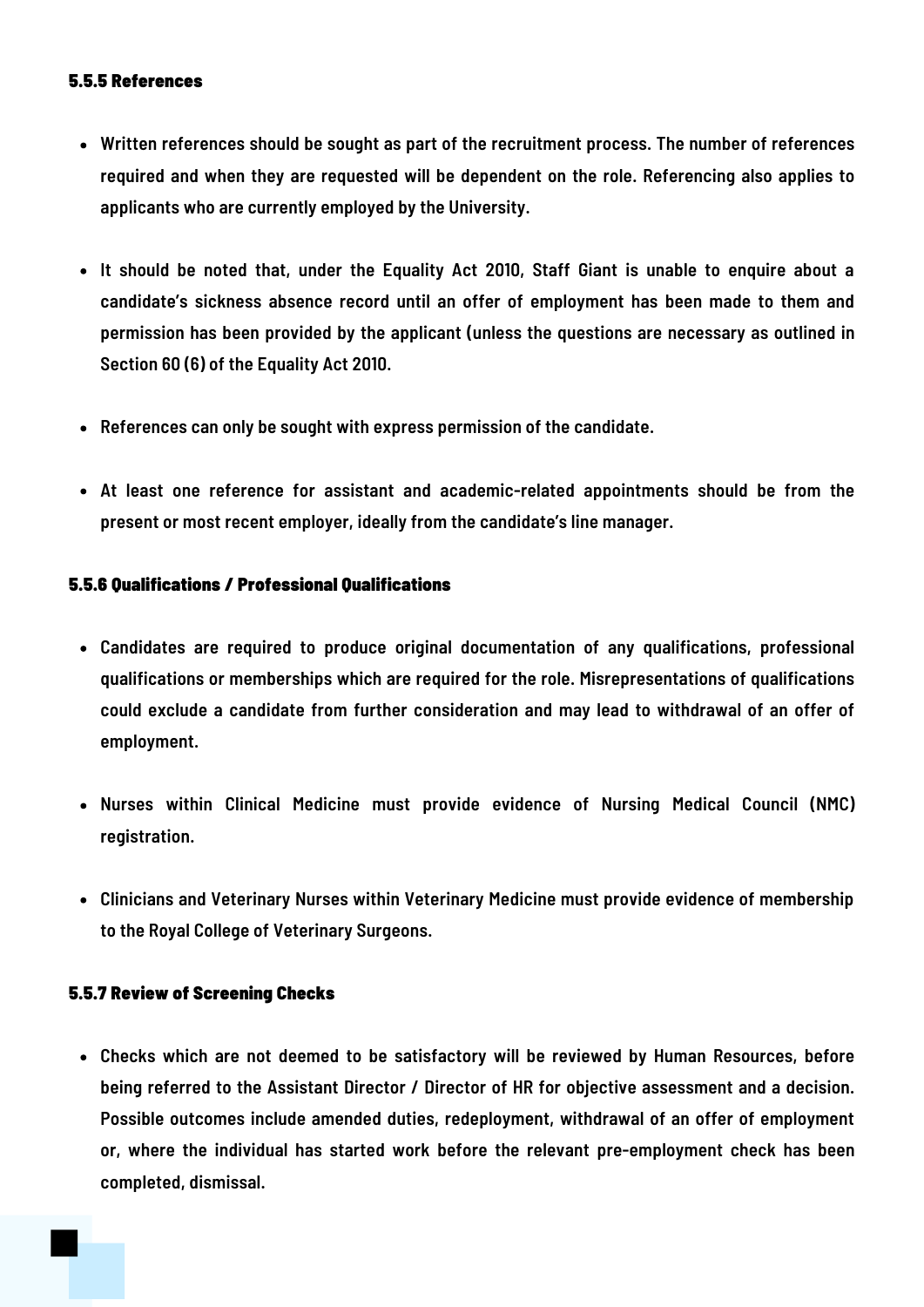## 5.6 Early Employment Support

## 5.6.1 Induction

- It is expected that all members of staff will receive an induction which is tailored to the individual **and their appointment. Line Managers should identify the level of support required within the induction period for each new member of staff to ensure the best possible start can be made and to increase the chances of a successful appointment.**
- **The planning and delivery of certain aspects can be delegated to appropriate colleagues. The extent to which the delegation of such tasks is appropriate will be dependent on the size of the institution and local policy or preferences.**
- **A job plan must be agreed with the host NHS Trust / body for consultant appointments.**

## 5.6.2 Probation

**Employees who have a formal probation period (as detailed in their offer and contract of employment) should use this period to demonstrate their suitability for the role. They should receive regular reviews, guidance and training to enable them to be successful in their new role. More detailed guidance can be found in the Probationary Arrangements. Those who do not have a formal probation period may benefit from a period of employee support to aid their transition into the new role and team.**

### 5.7 Data Retention

- **Recruitment documentation should be held for a maximum of 12 months for unsuccessful candidates, before being destroyed confidentially. More information on data retention can be found on the Information Compliance pages.**
- **Right to Work documentation for unsuccessful interviewees should be disposed of immediately.**

### 5.8 Recruitment Complaints

**The University aims to ensure that any recruitment campaign is transparent and that all candidates receive a positive experience. Should a complaint be made about any part of the recruitment process, the Recruiting Manager should discuss the complaint with Human Resources in the first instance.**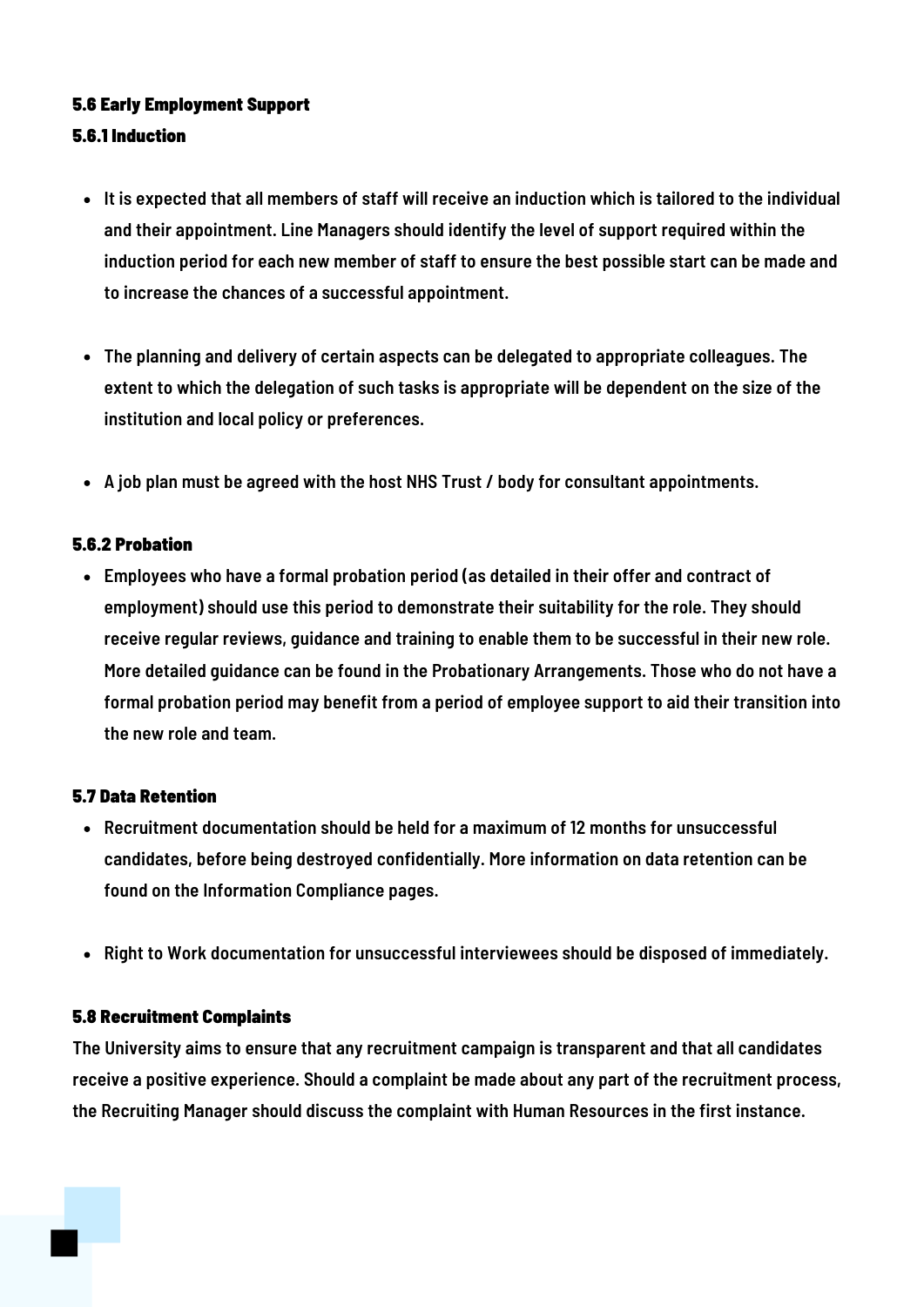## **Roles and Responsibilities**

- **Different members of staff will be responsible for the necessary actions during a recruitment campaign. Ultimate responsibility for recruitment will be with the Head of Institution, however, given the devolved nature of the recruitment process, responsibility may be delegated as appropriate (to a recruiting manager for instance). If a task is delegated to another person within the process, overall responsibility will still be retained by the Head of Institution and/or recruiting manager.**
- **The extent to which different staff are involved and their duties in the recruitment process will depend on the Department / Institution concerned, the seniority of their role and that of the vacant position.**

### 6.1 Department / Institution Responsibilities

- **Ensure the relevant supporting documentation for the position is accurate and that permission to fill has been granted in order to advertise the position.**
- **Oversee the planning, completion and retention of all related recruitment administration, including shortlisting, appointment and payroll documentation.**
- **Set the required access and permission levels on relevant HR / Recruitment systems for appropriate tasks, such as downloading applications**
- **Manage and oversee all candidate correspondence, seeking advice for potentially sensitive cases.**
- **Ensure that all candidates are assessed in a fair, transparent and consistent manner and make appropriate selection decisions ensuring adherence to the Equality Act 2010.**
- **Ensure that equal opportunities information is not made available to selection committee / appointments panel.**
- **Ensure that the relevant checks are carried out for the appointment, especially right to work checks.**
- **Ensure an induction programme is designed and delivered in line with the framework set out within the Recruitment Policy. This will include managing all local arrangements for the new employee, including IT, phone and building access, immediate training / induction requirements and local orientation.**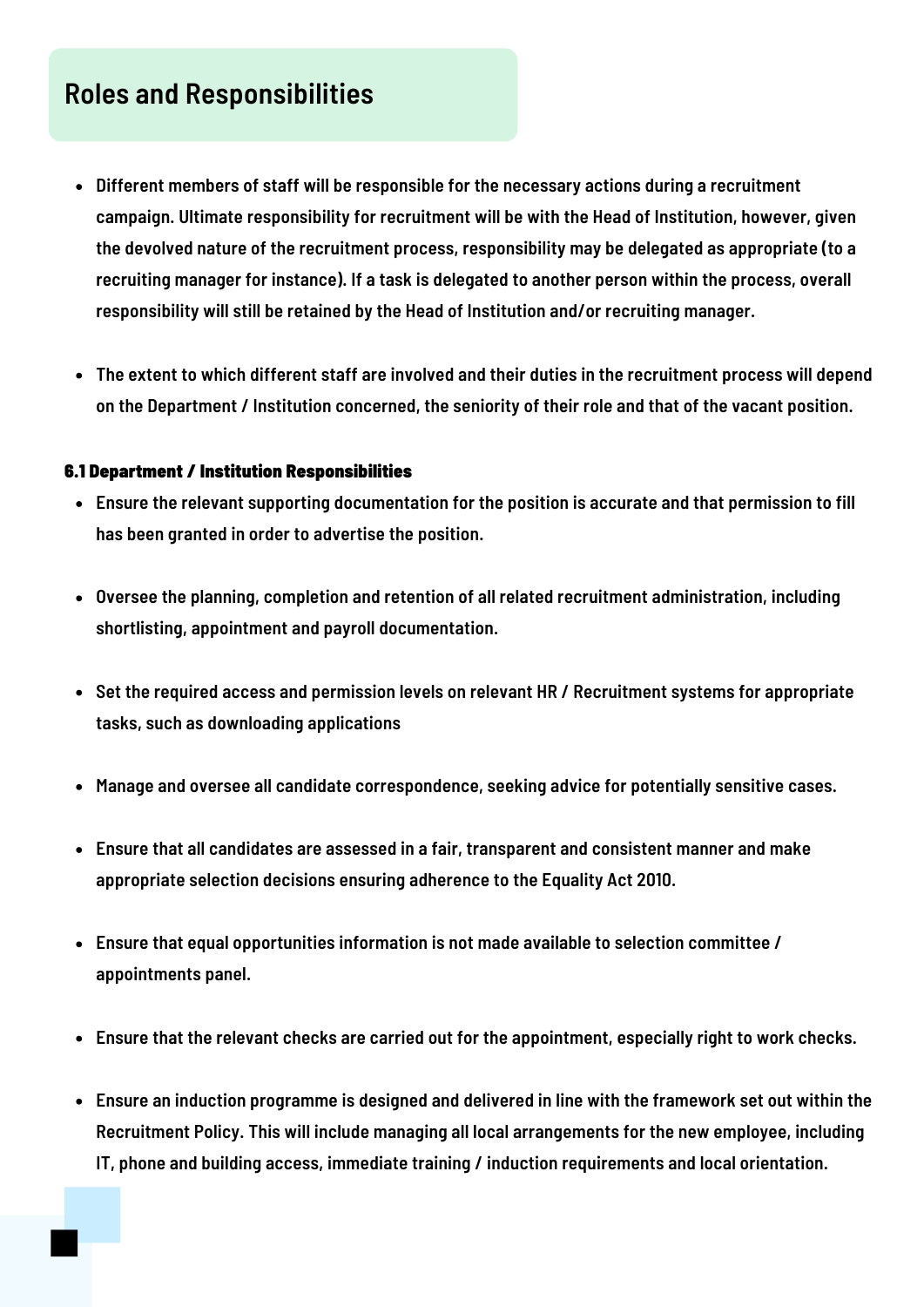## 6.2 Resourcing Team Responsibilities

- SG Team will provide advice to the recruiting team as required. Advice may also be given directly to **the applicant as appropriate, for example concerning sensitive / confidential matters.**
- **Review requests for approval on variations to standard recruitment procedures, such as internal advert requests, starting salary cases and pre-employment checks.**
- **Ensure that systems are available to support the delivery of core recruitment processes. In line with HR system development priorities, consider new features to meet business needs.**
- **Keep up to date with relevant legislation, providing updates to recruiting managers and their staff on changes to legislation, policies, guidance and procedures as required.**
- **The Resourcing Team, in conjunction with key stakeholders, will identify and deliver new tools and support mechanisms which enable effective recruitment.**

# **Guidance and Additional Sources of Information**

- **This policy is supported by the Staff Giant Guidance, which provides more specific information on how to carry out the recruitment process along with detailed information around recruitment best practice.**
- **Given the additional operational and legal requirements specific to the recruitment for Clinical and non-clinical staff, this is managed by the Recruitment Team. More specific guidance on relevant processes and procedures can be found here, along with the Service Level Agreement and timelines.**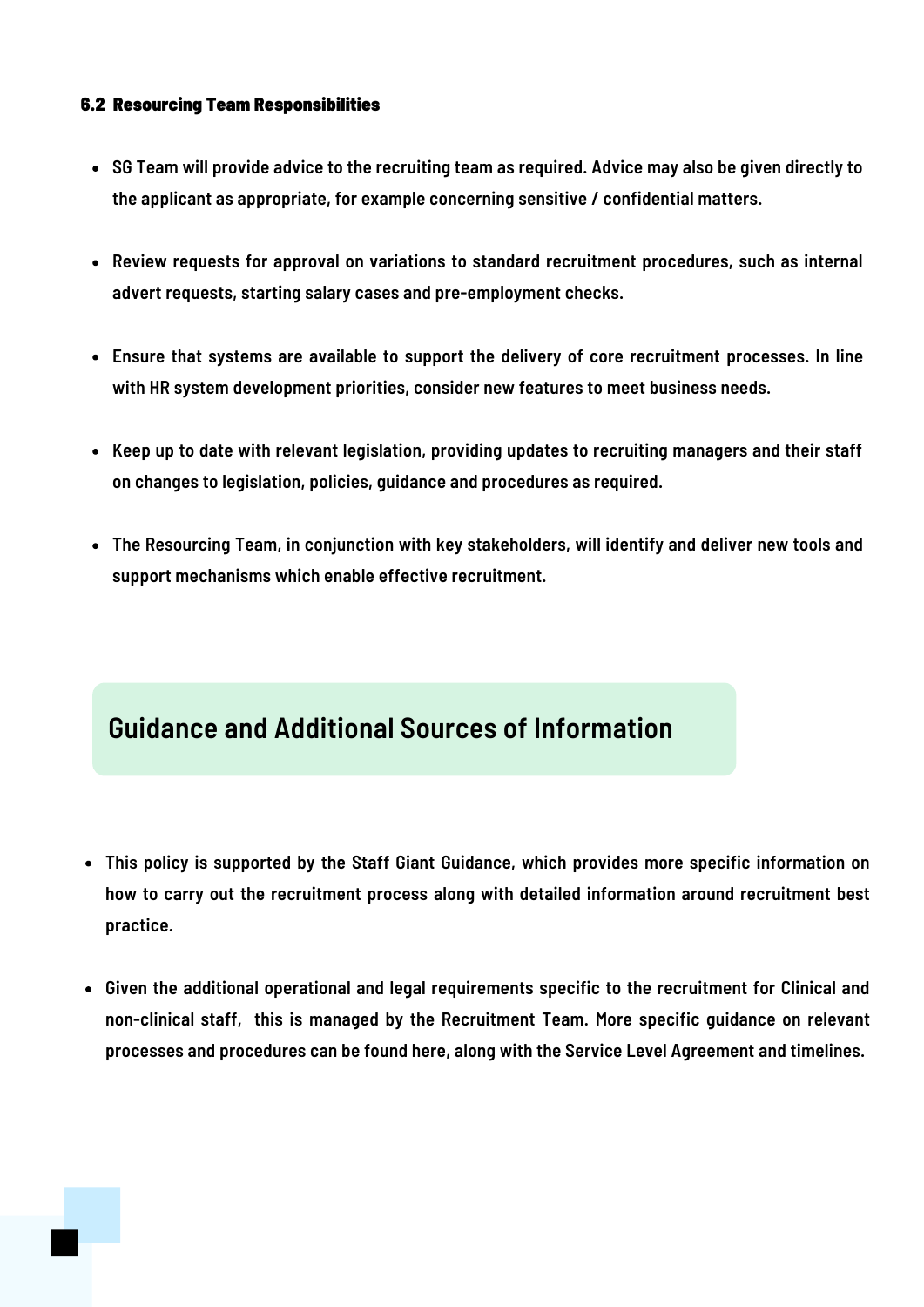## 7.1 Useful Contacts

**There are a number of teams who can provide specialist support and guidance throughout the recruitment process, as detailed below:**

**Recruitment Team**

**Provision of advice and guidance on specific recruitment issues Email: info@staffgiant.co.uk**



## This policy was written (and is maintained) by the Resourcing Team within Human Resources.

**Any queries specifically relating to the document should be referred to the Resourcing Adviser in the first instance**

| <b>Version</b> | <b>Summary of Amendment</b> | <b>Date</b>       |
|----------------|-----------------------------|-------------------|
| V1             | <b>Policy</b>               | <b>April 2021</b> |